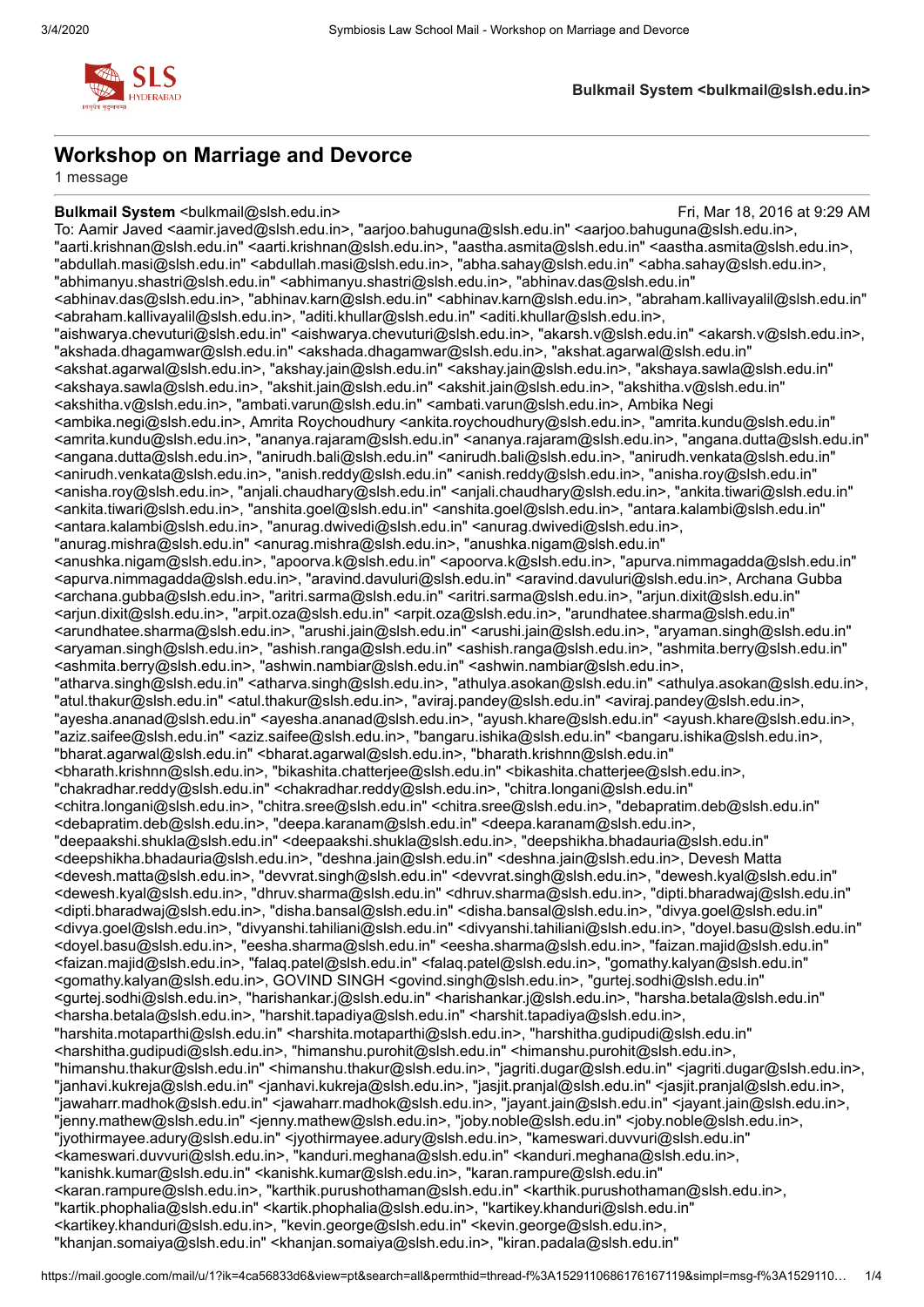3/4/2020 Symbiosis Law School Mail - Workshop on Marriage and Devorce

<kiran.padala@slsh.edu.in>, "kousini.gupta@slsh.edu.in" <kousini.gupta@slsh.edu.in>, "krishna.kalyan@slsh.edu.in" <krishna.kalyan@slsh.edu.in>, "krishnaveni.ramaswamy@slsh.edu.in" <krishnaveni.ramaswamy@slsh.edu.in>, "krithika.srinivasan@slsh.edu.in" <krithika.srinivasan@slsh.edu.in>, "kriti.karn@slsh.edu.in" <kriti.karn@slsh.edu.in>, KRITIK AGRAWAL <kritik.agrawal@slsh.edu.in>, "kritika.chandak@slsh.edu.in" <kritika.chandak@slsh.edu.in>, "kshama.das@slsh.edu.in" <kshama.das@slsh.edu.in>, "kshitij.singh@slsh.edu.in" <kshitij.singh@slsh.edu.in>, "kumar.gaurav@slsh.edu.in" <kumar.gaurav@slsh.edu.in>, Leepakshi Rajpal <leepakshi.rajpal@slsh.edu.in>, "lokpal.hangal@slsh.edu.in" <lokpal.hangal@slsh.edu.in>, "love.patel@slsh.edu.in" <love.patel@slsh.edu.in>, "mahima.chugh@slsh.edu.in" <mahima.chugh@slsh.edu.in>, "manan.chandna@slsh.edu.in" <manan.chandna@slsh.edu.in>, "manasi.tiwari@slsh.edu.in" <manasi.tiwari@slsh.edu.in>, "manisha.pilli@slsh.edu.in" <manisha.pilli@slsh.edu.in>, "mansha.khan@slsh.edu.in" <mansha.khan@slsh.edu.in>, "margdwitee.m@slsh.edu.in" <margdwitee.m@slsh.edu.in>, "matisha.sharma@slsh.edu.in" <matisha.sharma@slsh.edu.in>, "mayank.vats@slsh.edu.in" <mayank.vats@slsh.edu.in>, "meedini.kode@slsh.edu.in" <meedini.kode@slsh.edu.in>, "meenakshi.nagamanickam@slsh.edu.in" <meenakshi.nagamanickam@slsh.edu.in>, "megha.pillai@slsh.edu.in" <megha.pillai@slsh.edu.in>, "meghana.gudluru@slsh.edu.in" <meghana.gudluru@slsh.edu.in>, "meghana.sapuram@slsh.edu.in" <meghana.sapuram@slsh.edu.in>, "milind.sethia@slsh.edu.in" <milind.sethia@slsh.edu.in>, "mitushi.goyal@slsh.edu.in" <mitushi.goyal@slsh.edu.in>, "modem.reddy@slsh.edu.in" <modem.reddy@slsh.edu.in>, "mohana.sharda@slsh.edu.in" <mohana.sharda@slsh.edu.in>, "mohd.ashaab@slsh.edu.in" <mohd.ashaab@slsh.edu.in>, Monalisa Mukherjee <monalisa.mukherjee@slsh.edu.in>, "moulshri.shrivastava@slsh.edu.in" <moulshri.shrivastava@slsh.edu.in>, Mridul Dave <mridul.dave@slsh.edu.in>, "mrigakshi.singh@slsh.edu.in" <mrigakshi.singh@slsh.edu.in>, "mukhendu.kaushik@slsh.edu.in" <mukhendu.kaushik@slsh.edu.in>, Muriki Srujan <muriki.srujan@slsh.edu.in>, "muthamma.s@slsh.edu.in" <muthamma.s@slsh.edu.in>, "namrata.kale@slsh.edu.in" <namrata.kale@slsh.edu.in>, "neha.priyadarshini@slsh.edu.in" <neha.priyadarshini@slsh.edu.in>, "neha.vashist@slsh.edu.in" <neha.vashist@slsh.edu.in>, "niharika.bodla@slsh.edu.in" <niharika.bodla@slsh.edu.in>, "nilovna.maelzer@slsh.edu.in" <nilovna.maelzer@slsh.edu.in>, "nishant.bahuguna@slsh.edu.in" <nishant.bahuguna@slsh.edu.in>, "palak.joshi@slsh.edu.in" <palak.joshi@slsh.edu.in>, "paranjay.tripathi@slsh.edu.in" <paranjay.tripathi@slsh.edu.in>, "parnika.shrivastava@slsh.edu.in" <parnika.shrivastava@slsh.edu.in>, "parvathi.n@slsh.edu.in" <parvathi.n@slsh.edu.in>, "patanjali.roy@slsh.edu.in" <patanjali.roy@slsh.edu.in>, "plabanee.patnaik@slsh.edu.in" <plabanee.patnaik@slsh.edu.in>, "pooja.rao@slsh.edu.in" <pooja.rao@slsh.edu.in>, "poulomi.goswami@slsh.edu.in" <poulomi.goswami@slsh.edu.in>, "prachi.khatri@slsh.edu.in" <prachi.khatri@slsh.edu.in>, "prafful.parashar@slsh.edu.in" <prafful.parashar@slsh.edu.in>, "prakarsh.seth@slsh.edu.in" <prakarsh.seth@slsh.edu.in>, "prakhar.agrawal@slsh.edu.in" <prakhar.agrawal@slsh.edu.in>, "prakhar.rungta@slsh.edu.in" <prakhar.rungta@slsh.edu.in>, PRALABH BHARGAVA <pralabh.bhargava@slsh.edu.in>, "pranav.prabhu@slsh.edu.in" <pranav.prabhu@slsh.edu.in>, "pranavi.reddy@slsh.edu.in" <pranavi.reddy@slsh.edu.in>, "prashanth.reddy@slsh.edu.in" <prashanth.reddy@slsh.edu.in>, "pratiksha.dey@slsh.edu.in" <pratiksha.dey@slsh.edu.in>, "praveer.shubham@slsh.edu.in" <praveer.shubham@slsh.edu.in>, "prerna.chitnis@slsh.edu.in" <prerna.chitnis@slsh.edu.in>, "prithvijit.mukherjee@slsh.edu.in" <prithvijit.mukherjee@slsh.edu.in>, "priyal.neema@slsh.edu.in" <priyal.neema@slsh.edu.in>, "priyanshee.peeyush@slsh.edu.in" <priyanshee.peeyush@slsh.edu.in>, Pujith Gayon <pujith.gayon@slsh.edu.in>, PULKIT DUBEY <pulkit.dubey@slsh.edu.in>, RAGHAVA REDDY <raghava.reddy@slsh.edu.in>, "rajath.ratna@slsh.edu.in" <rajath.ratna@slsh.edu.in>, Rajesh Vaishnav <rajesh.vaishnav@slsh.edu.in>, "rajvi.mehta@slsh.edu.in" <rajvi.mehta@slsh.edu.in>, "ravi.singh@slsh.edu.in" <ravi.singh@slsh.edu.in>, "renuka.barlingay@slsh.edu.in" <renuka.barlingay@slsh.edu.in>, "rijul.banerjee@slsh.edu.in" <rijul.banerjee@slsh.edu.in>, "rishabh.bajaj@slsh.edu.in" <rishabh.bajaj@slsh.edu.in>, Ritwik Raj <ritwik.raj@slsh.edu.in>, "ritwik.tandon@slsh.edu.in" <ritwik.tandon@slsh.edu.in>, "rohit.srivastava@slsh.edu.in" <rohit.srivastava@slsh.edu.in>, "roopali.srivastava@slsh.edu.in" <roopali.srivastava@slsh.edu.in>, "roopkatha.roy@slsh.edu.in" <roopkatha.roy@slsh.edu.in>, "ruchira.bali@slsh.edu.in" <ruchira.bali@slsh.edu.in>, "rushabh.gurav@slsh.edu.in" <rushabh.gurav@slsh.edu.in>, "rutu.dave@slsh.edu.in" <rutu.dave@slsh.edu.in>, "s.rohid@slsh.edu.in" <s.rohid@slsh.edu.in>, "sahithi.mukkera@slsh.edu.in" <sahithi.mukkera@slsh.edu.in>, "sainaag.dhandapani@slsh.edu.in" <sainaag.dhandapani@slsh.edu.in>, "saipriya.velur@slsh.edu.in" <saipriya.velur@slsh.edu.in>, "saksham.sinha@slsh.edu.in" <saksham.sinha@slsh.edu.in>, "sakshi.digvijay@slsh.edu.in" <sakshi.digvijay@slsh.edu.in>, "sakshi.goyal@slsh.edu.in" <sakshi.goyal@slsh.edu.in>, "sakshi.maheshwari@slsh.edu.in" <sakshi.maheshwari@slsh.edu.in>, "samarth.mohanty@slsh.edu.in" <samarth.mohanty@slsh.edu.in>, "sameeksha.vaswani@slsh.edu.in" <sameeksha.vaswani@slsh.edu.in>, "samyukta.prabhakar@slsh.edu.in" <samyukta.prabhakar@slsh.edu.in>, "sewa.bishnoi@slsh.edu.in" <sewa.bishnoi@slsh.edu.in>, "shagun.bhandari@slsh.edu.in" <shagun.bhandari@slsh.edu.in>, "shailendra.abhyankar@slsh.edu.in" <shailendra.abhyankar@slsh.edu.in>, "shalini.shalini@slsh.edu.in" <shalini.shalini@slsh.edu.in>, "shanmukh.bachu@slsh.edu.in" <shanmukh.bachu@slsh.edu.in>, "sharvi.dua@slsh.edu.in" <sharvi.dua@slsh.edu.in>, "shashi.priya@slsh.edu.in" <shashi.priya@slsh.edu.in>, "shashwat.ashish@slsh.edu.in" <shashwat.ashish@slsh.edu.in>, "shashwat.awasthi@slsh.edu.in" <shashwat.awasthi@slsh.edu.in>, "shayan.bisney@slsh.edu.in" <shayan.bisney@slsh.edu.in>, "shifali.singh@slsh.edu.in" <shifali.singh@slsh.edu.in>, "shivam.chaudhary@slsh.edu.in" <shivam.chaudhary@slsh.edu.in>, "shivam.shukla@slsh.edu.in" <shivam.shukla@slsh.edu.in>, "shivani.singh@slsh.edu.in" <shivani.singh@slsh.edu.in>, "shivani.suryawanshi@slsh.edu.in" <shivani.suryawanshi@slsh.edu.in>, "shraddha.patidar@slsh.edu.in" <shraddha.patidar@slsh.edu.in>, "shramana.dwibedi@slsh.edu.in" <shramana.dwibedi@slsh.edu.in>, "shreedhar.dasari@slsh.edu.in" <shreedhar.dasari@slsh.edu.in>, "shrey.chakraborty@slsh.edu.in" <shrey.chakraborty@slsh.edu.in>, "shreya.devaki@slsh.edu.in" <shreya.devaki@slsh.edu.in>, "shreya.samal@slsh.edu.in" <shreya.samal@slsh.edu.in>, "shrirang.ashtaputre@slsh.edu.in" <shrirang.ashtaputre@slsh.edu.in>, "shriya.chandankar@slsh.edu.in"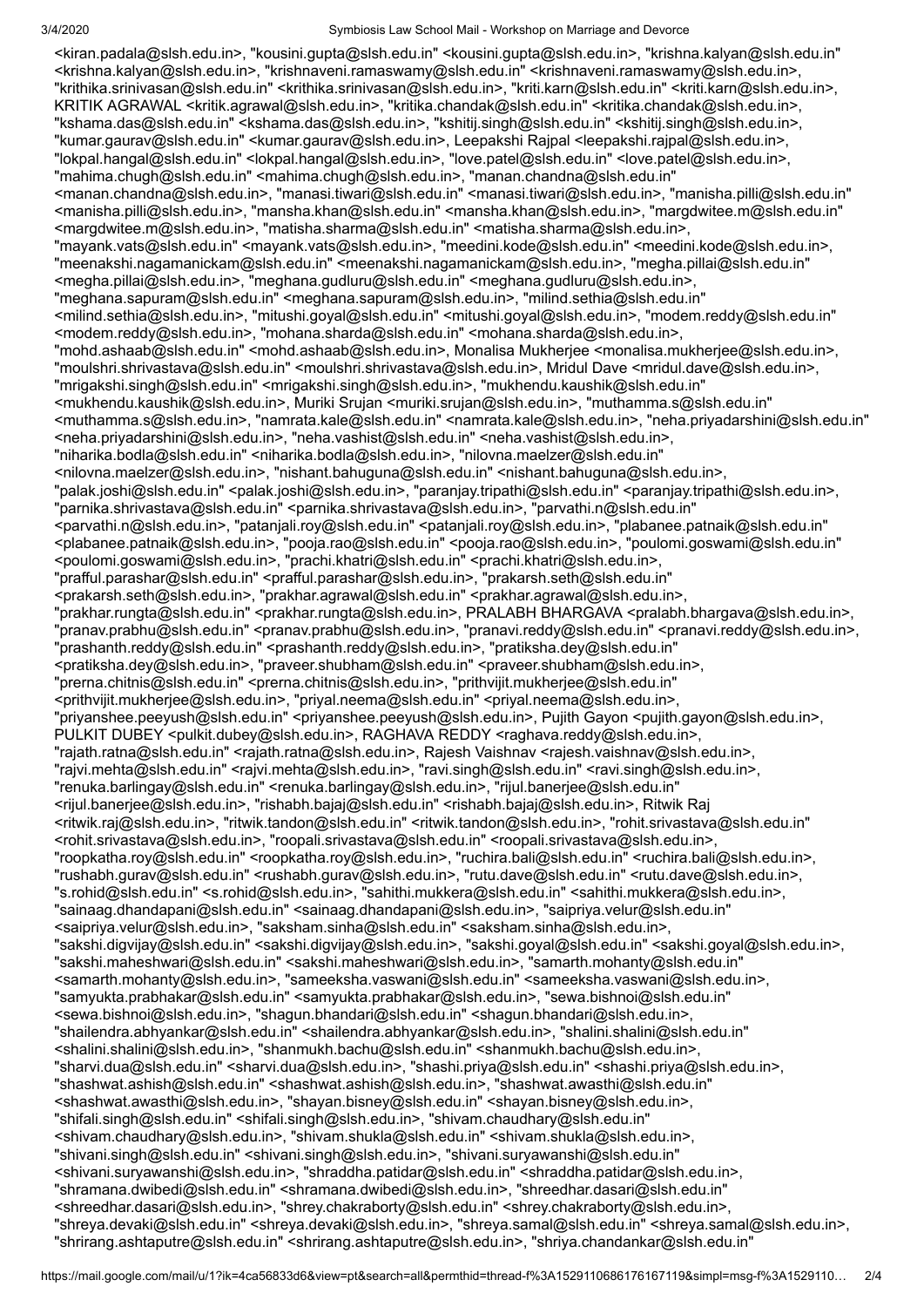<shriya.chandankar@slsh.edu.in>, Shubham Agarwal <shubham.agarwal@slsh.edu.in>, "shubham.agrawal@slsh.edu.in" <shubham.agrawal@slsh.edu.in>, "shubham.karmanya@slsh.edu.in" <shubham.karmanya@slsh.edu.in>, "shubhi.dubey@slsh.edu.in" <shubhi.dubey@slsh.edu.in>, "shubhra.srivastava@slsh.edu.in" <shubhra.srivastava@slsh.edu.in>, "shwetanki.tyagi@slsh.edu.in" <shwetanki.tyagi@slsh.edu.in>, "siddhant.jhamb@slsh.edu.in" <siddhant.jhamb@slsh.edu.in>, "siddharth.sawhney@slsh.edu.in" <siddharth.sawhney@slsh.edu.in>, "siddhi.jain@slsh.edu.in" <siddhi.jain@slsh.edu.in>, "simran.ahuja@slsh.edu.in" <simran.ahuja@slsh.edu.in>, "simran.sabharwal@slsh.edu.in" <simran.sabharwal@slsh.edu.in>, "sindhu.akella@slsh.edu.in" <sindhu.akella@slsh.edu.in>, "sirichandana.kamisetty@slsh.edu.in" <sirichandana.kamisetty@slsh.edu.in>, "sisira.reddy@slsh.edu.in" <sisira.reddy@slsh.edu.in>, "sivasubramanian.somasundaram@slsh.edu.in" <sivasubramanian.somasundaram@slsh.edu.in>, "snehaja.velidindi@slsh.edu.in" <snehaja.velidindi@slsh.edu.in>, "snehal.kanzarkar@slsh.edu.in" <snehal.kanzarkar@slsh.edu.in>, "snigdha.jayakrishnan@slsh.edu.in" <snigdha.jayakrishnan@slsh.edu.in>, "somya.goswami@slsh.edu.in" <somya.goswami@slsh.edu.in>, "sonakshi.sinha@slsh.edu.in" <sonakshi.sinha@slsh.edu.in>, "sourayan.bhattacharya@slsh.edu.in" <sourayan.bhattacharya@slsh.edu.in>, "sreejita.mitra@slsh.edu.in" <sreejita.mitra@slsh.edu.in>, "sridhar.menon@slsh.edu.in" <sridhar.menon@slsh.edu.in>, "srilekha.poojari@slsh.edu.in" <srilekha.poojari@slsh.edu.in>, "srishti.pandey@slsh.edu.in" <srishti.pandey@slsh.edu.in>, "srishtti.doshi@slsh.edu.in" <srishtti.doshi@slsh.edu.in>, "subhit.shrivastava@slsh.edu.in" <subhit.shrivastava@slsh.edu.in>, "sumana.chamarty@slsh.edu.in" <sumana.chamarty@slsh.edu.in>, Sumedh Yasaswi <sumedh.yasaswi@slsh.edu.in>, "sunanda.sharma@slsh.edu.in" <sunanda.sharma@slsh.edu.in>, Sunil Potlia <sunil.potlia@slsh.edu.in>, Supriya Dash <supriya.dash@slsh.edu.in>, "swadha.rath@slsh.edu.in" <swadha.rath@slsh.edu.in>, SWAPNIL DEB <swapnil.deb@slsh.edu.in>, "swapnil.jaiswal@slsh.edu.in" <swapnil.jaiswal@slsh.edu.in>, "swaran.arakal@slsh.edu.in" <swaran.arakal@slsh.edu.in>, "swaran.reddy@slsh.edu.in" <swaran.reddy@slsh.edu.in>, "sweta.patil@slsh.edu.in" <sweta.patil@slsh.edu.in>, "tamanna.bandyopadhyay@slsh.edu.in" <tamanna.bandyopadhyay@slsh.edu.in>, "tameem.moeez@slsh.edu.in" <tameem.moeez@slsh.edu.in>, "tanay.vaidya@slsh.edu.in" <tanay.vaidya@slsh.edu.in>, "tanmay.mathur@slsh.edu.in" <tanmay.mathur@slsh.edu.in>, "tanmay.rai@slsh.edu.in" <tanmay.rai@slsh.edu.in>, "tanmay.shukla@slsh.edu.in" <tanmay.shukla@slsh.edu.in>, "tanmay.wahal@slsh.edu.in" <tanmay.wahal@slsh.edu.in>, "tanna.senapati@slsh.edu.in" <tanna.senapati@slsh.edu.in>, "tanushree.bose@slsh.edu.in" <tanushree.bose@slsh.edu.in>, "tanya.bansal@slsh.edu.in" <tanya.bansal@slsh.edu.in>, "tanya.sarkar@slsh.edu.in" <tanya.sarkar@slsh.edu.in>, "trishla.singh@slsh.edu.in" <trishla.singh@slsh.edu.in>, "tulasi.smrithi@slsh.edu.in" <tulasi.smrithi@slsh.edu.in>, "ujwal.kuppala@slsh.edu.in" <ujwal.kuppala@slsh.edu.in>, "umesh.mantri@slsh.edu.in" <umesh.mantri@slsh.edu.in>, "uthara.asokan@slsh.edu.in" <uthara.asokan@slsh.edu.in>, "vaishnavi.agarwal@slsh.edu.in" <vaishnavi.agarwal@slsh.edu.in>, "vandya.nallamothu@slsh.edu.in" <vandya.nallamothu@slsh.edu.in>, "varshini.puni@slsh.edu.in" <varshini.puni@slsh.edu.in>, VARUN MEHTA <varun.mehta@slsh.edu.in>, "varunendra.misra@slsh.edu.in" <varunendra.misra@slsh.edu.in>, "vasudhi.mishra@slsh.edu.in" <vasudhi.mishra@slsh.edu.in>, "vatsal.rastogi@slsh.edu.in" <vatsal.rastogi@slsh.edu.in>, "vatsala.pandey@slsh.edu.in" <vatsala.pandey@slsh.edu.in>, "vidhan.dubey@slsh.edu.in" <vidhan.dubey@slsh.edu.in>, "vidhi.singh@slsh.edu.in" <vidhi.singh@slsh.edu.in>, "vijayashri.menon@slsh.edu.in" <vijayashri.menon@slsh.edu.in>, "vishal.bariar@slsh.edu.in" <vishal.bariar@slsh.edu.in>, "vishal.reddy@slsh.edu.in" <vishal.reddy@slsh.edu.in>, "vishwajit.vala@slsh.edu.in" <vishwajit.vala@slsh.edu.in>, "vivek.joshi@slsh.edu.in" <vivek.joshi@slsh.edu.in>, "yash.maindola@slsh.edu.in" <yash.maindola@slsh.edu.in>, "yash.raj@slsh.edu.in" <yash.raj@slsh.edu.in>, "yashodhara.roy@slsh.edu.in" <yashodhara.roy@slsh.edu.in>, AARYA PARANJAPE <aarya.paranjape@slsh.edu.in>, "aayush.rai@slsh.edu.in" <aayush.rai@slsh.edu.in>, "aditya.nair@slsh.edu.in" <aditya.nair@slsh.edu.in>, "aiswarya.b@slsh.edu.in" <aiswarya.b@slsh.edu.in>, "akanksh.ashok@slsh.edu.in" <akanksh.ashok@slsh.edu.in>, "apeksha.awasthi@slsh.edu.in" <apeksha.awasthi@slsh.edu.in>, ASMIT CHITRANSH <asmit.chitransh@slsh.edu.in>, "aunohita.chatterjee@slsh.edu.in" <aunohita.chatterjee@slsh.edu.in>, "ayush.sharma@slsh.edu.in" <ayush.sharma@slsh.edu.in>, "bhakti.madan@slsh.edu.in" <bhakti.madan@slsh.edu.in>, BIJAYA DAS <bijaya.das@slsh.edu.in>, "debanis.choudhary@slsh.edu.in" <debanis.choudhary@slsh.edu.in>, "ekant.hiranandani@slsh.edu.in" <ekant.hiranandani@slsh.edu.in>, "himanshu.pradhan@slsh.edu.in" <himanshu.pradhan@slsh.edu.in>, Manan Pardhan <manan.sharma@slsh.edu.in>, "manas.bahuguna@slsh.edu.in" <manas.bahuguna@slsh.edu.in>, MANISWANI SAKILE <maniswani.sakile@slsh.edu.in>, NAMRATA CHAKRABORTY <namrata.chakraborty@slsh.edu.in>, "nikhil.gangai@slsh.edu.in" <nikhil.gangai@slsh.edu.in>, PAVAN REDDY <pavan.reddy@slsh.edu.in>, "pradnyesh.lokegaonkar@slsh.edu.in" <pradnyesh.lokegaonkar@slsh.edu.in>, "pragna.g@slsh.edu.in" <pragna.g@slsh.edu.in>, PRIYANKA SAHASRABUDHE <priyanka.sahasrabudhe@slsh.edu.in>, "raktim.sadhukhan@slsh.edu.in" <raktim.sadhukhan@slsh.edu.in>, "rishika.dewan@slsh.edu.in" <rishika.dewan@slsh.edu.in>, "roopak.saivardhan@slsh.edu.in" <roopak.saivardhan@slsh.edu.in>, "roshan.kumar@slsh.edu.in" <roshan.kumar@slsh.edu.in>, "shaima.khursheed@slsh.edu.in" <shaima.khursheed@slsh.edu.in>, "shivani.deodhar@slsh.edu.in" <shivani.deodhar@slsh.edu.in>, "shreya.murali@slsh.edu.in" <shreya.murali@slsh.edu.in>, "srilakshmi.lekha@slsh.edu.in" <srilakshmi.lekha@slsh.edu.in>, "subrato.angadi@slsh.edu.in" <subrato.angadi@slsh.edu.in>, "sushmitha.kotikalapudi@slsh.edu.in" <sushmitha.kotikalapudi@slsh.edu.in>, "tejas.chandru@slsh.edu.in" <tejas.chandru@slsh.edu.in>, "vanishree.sahu@slsh.edu.in" <vanishree.sahu@slsh.edu.in>, "yash.bajpai@slsh.edu.in" <yash.bajpai@slsh.edu.in>

Dear Students,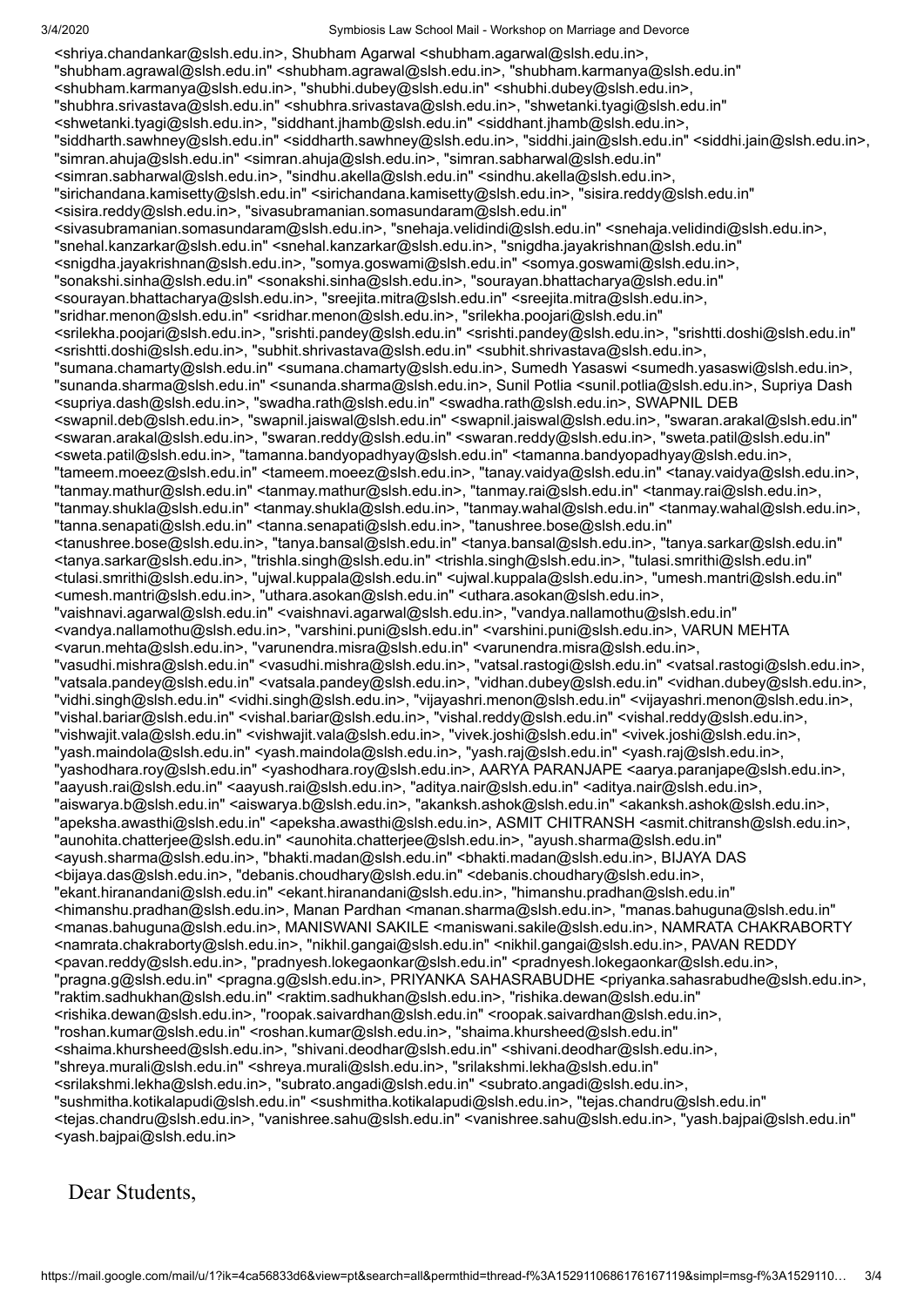It is here by informed that there will be a One Day Workshop on "**Marriage and divorce – changing disposition in India**". Students are requested to attend the workshop without fail.

Resource Person: Senior Advocate shri **G. MADHUSUDHAN RAO**

 Date: 19/03/2016 Time: 9:45 Am Venue: Assembly Hall

## **Note: Attendance to the workshop is mandatory**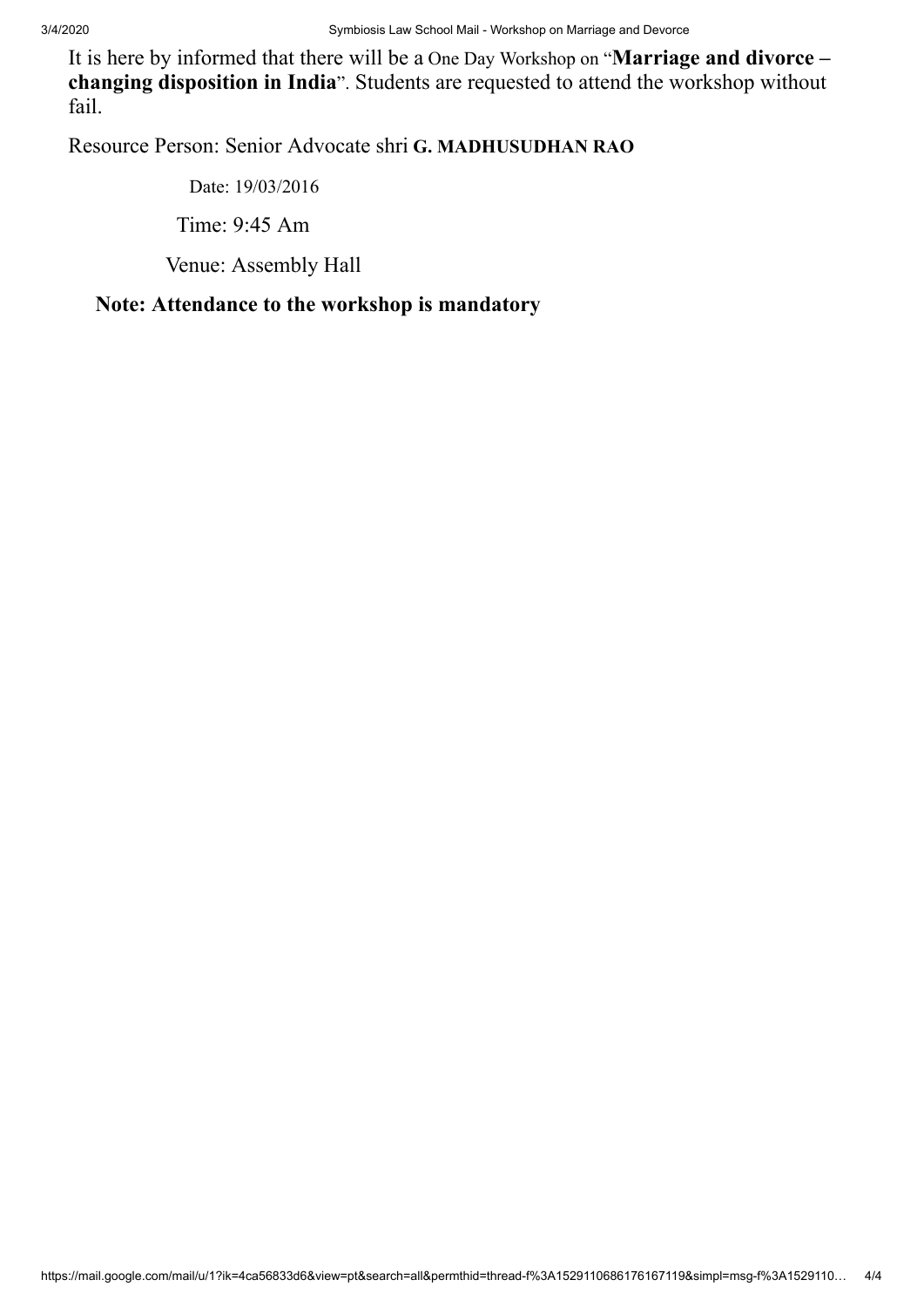# "One day Workshop on Marriage and Divorce-Changing Disposition in India" on 19th March 2016

Senior Advocate Shri G.Madhusudhana Rao visited SLS, Hyderabad on 19th March 2016 to speak on Marriage and Divorce  $-$  A changing disposition in India. The main purpose of organizing this workshop was to provide the insights, both practical as well as theoretical about Marriage and Divorce in the context of changing socioeconomic scenario in India.

The Resource person Shri G. Madhusudhan Rao Senior Advocate addressed the students by stating the importance and background of Marriage—which is the pillar of family system and sharing the required importance and information of legal aspects of family law of India and emphasized upon the aims of the legislations. He gave an elaborate oration on various judicial decisions, past and present, and also discussed about feminism in general.

On the other hand, he also spoke about the mediating effects of demographic or socioeconomic factors on attitudes and opportunities and constraints, patterns of behaviour that have profound influence on marital satisfaction and stability. The financial independence of women is less likely to have been recognised as underlying cause for divorce. At the end of the Workshop, he had organized quiz and gave away books on family



law as prizes to students. The students were jubilant and enthusiastic and attended in large numbers.

The workshop concluded with a Vote of thanks by M.V.Chandramathi, Assistant Professor, Symbiosis Law School, Hyderabad who stated that the workshop was not only informative, but was motivational, analytical and logical.



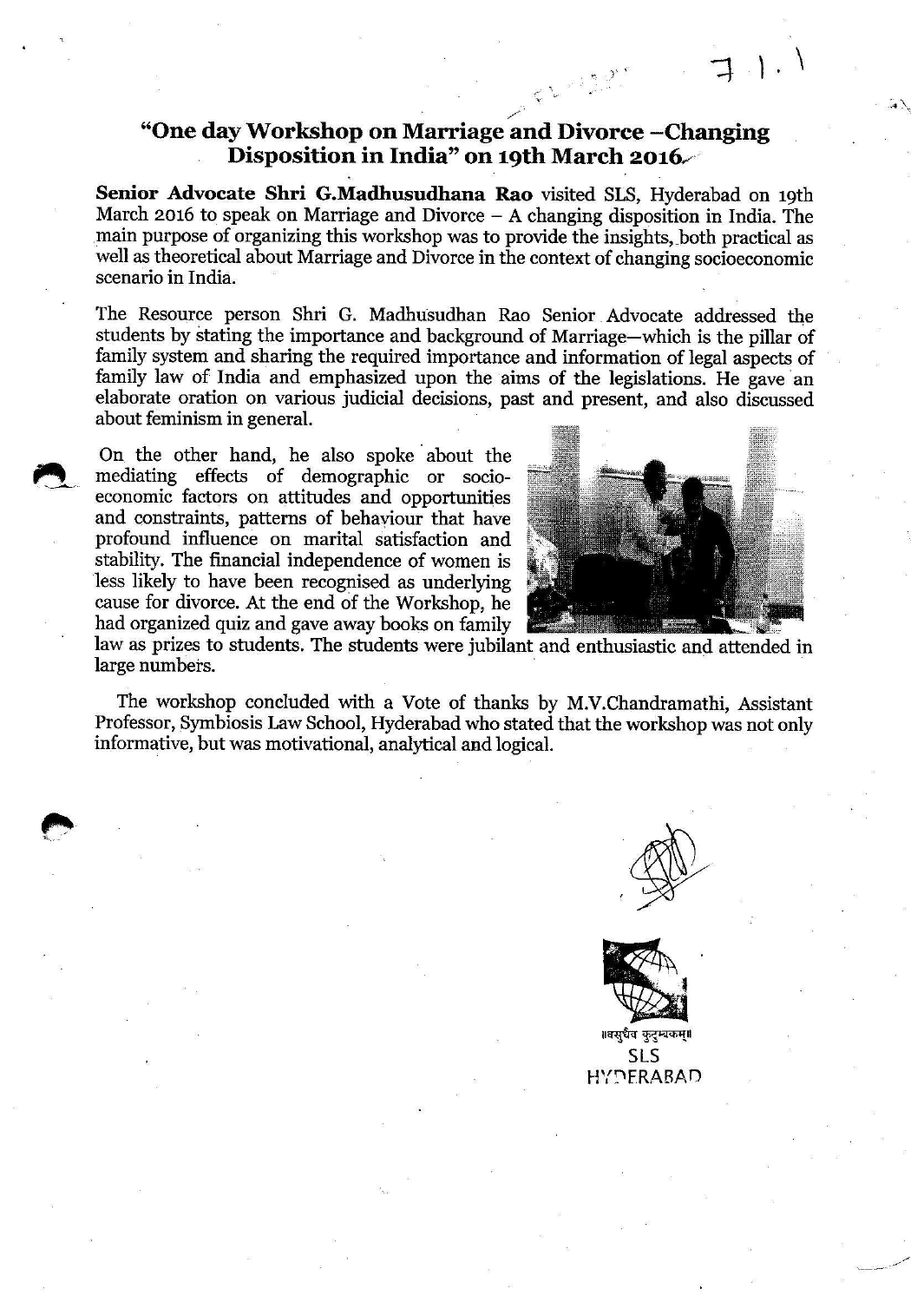#### **WORKSHOP ON MARRIAGE AND DIVORCE BY SR. ADV. G MADHUSUDHANA RAO**



**Prof. M I BAIG, Director – SLSH felicitating Sr. Adv. Madhusudhana Rao G at Assembly Hall, SLSH**



**Prof. M I BAIG, Director – SLSH introducing Sr. Adv. Madhusudhana Rao G at Assembly** 

**।वसुधैव कुटुम्बकम्॥.. HALLS**<br>HALL **HALL** SLSH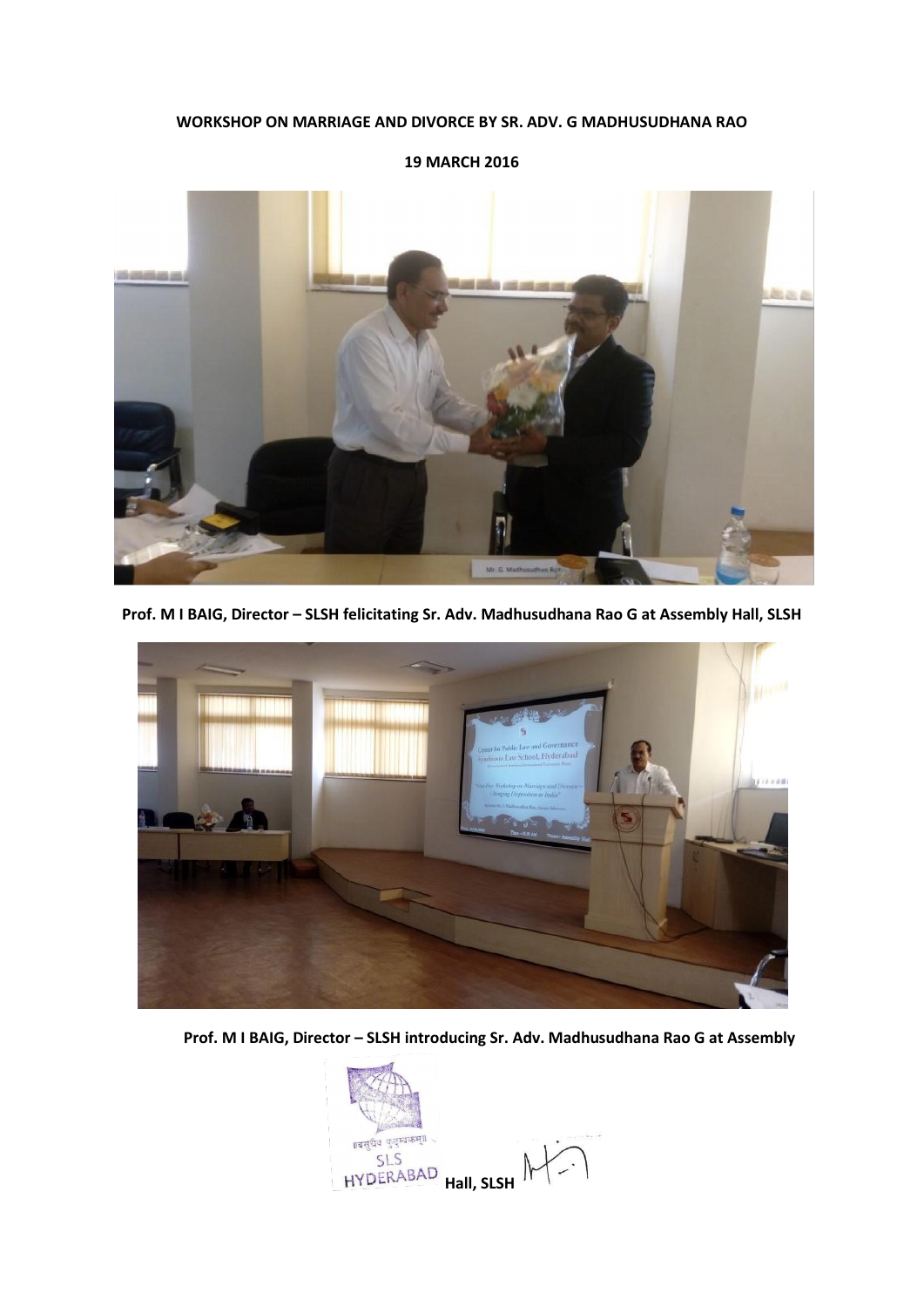### **WORKSHOP ON MARRIAGE AND DIVORCE BY SR. ADV. G MADHUSUDHANA RAO 19 MARCH 2016 ATTENDANCE**

**2014-19** 14010322001 Aayush Rai 14010322002 Aditya Nair 14010322003 Aiswarya Buddhavarapu 14010322004 Akanksh Ashok 14010322005 Ayush Sharma 14010322006 Bhakti Madan 14010322007 Bijaya Das 14010322008 Ekant Hiranandani 14010322009 Himanshu Pradhan 14010322010 Manas Bahuguna 14010322011 Nikhil Gangai 12 | 14010322012 | P. Vardhan 13 | 14010322013 | P. Kumar 14 | 14010322014 | Pragna Gr 14010322015 Priyanka Sahasrabudhe 14010322016 Rishika Dewan 17 | 14010322017 | Shaima Khursheed 18 | 14010322018 | Shivani Deodhar 14010322019 Shreya Murali 14010322020 Asmit Chitransh 21 | 14010322021 | Subrato Angadi 14010322022 Tejas 14010322023 Vanshree Sahu 14010322024 Yash Bajpai

#### **2015-20**

| 25 | 15010323128 | Margdwitee M             |
|----|-------------|--------------------------|
| 26 | 15010323129 | Kevin George             |
| 27 | 15010323130 | Pratiksha Sushil Dey     |
| 28 | 15010323132 | Debapratim Deb           |
| 29 | 15010323133 | Vishwajit Dilipbhai Vala |
| 30 | 15010323135 | Shashwat Ashish          |
| 31 | 15010323136 | Eesha Sharma             |
| 32 | 15010323137 | Shubham Agrawal          |
| 33 | 15010323141 | Rajvi Dharmesh Mehta     |
| 34 | 15010323142 | Akshaya Sawla            |
| 35 | 15010323144 | Yashodhara Burmon Roy    |
| 36 | 15010323145 | Roopkatha Roy            |
| 37 | 15010323146 | Vishal Bariar            |
| 38 | 15010323147 | Deepa Karanam            |